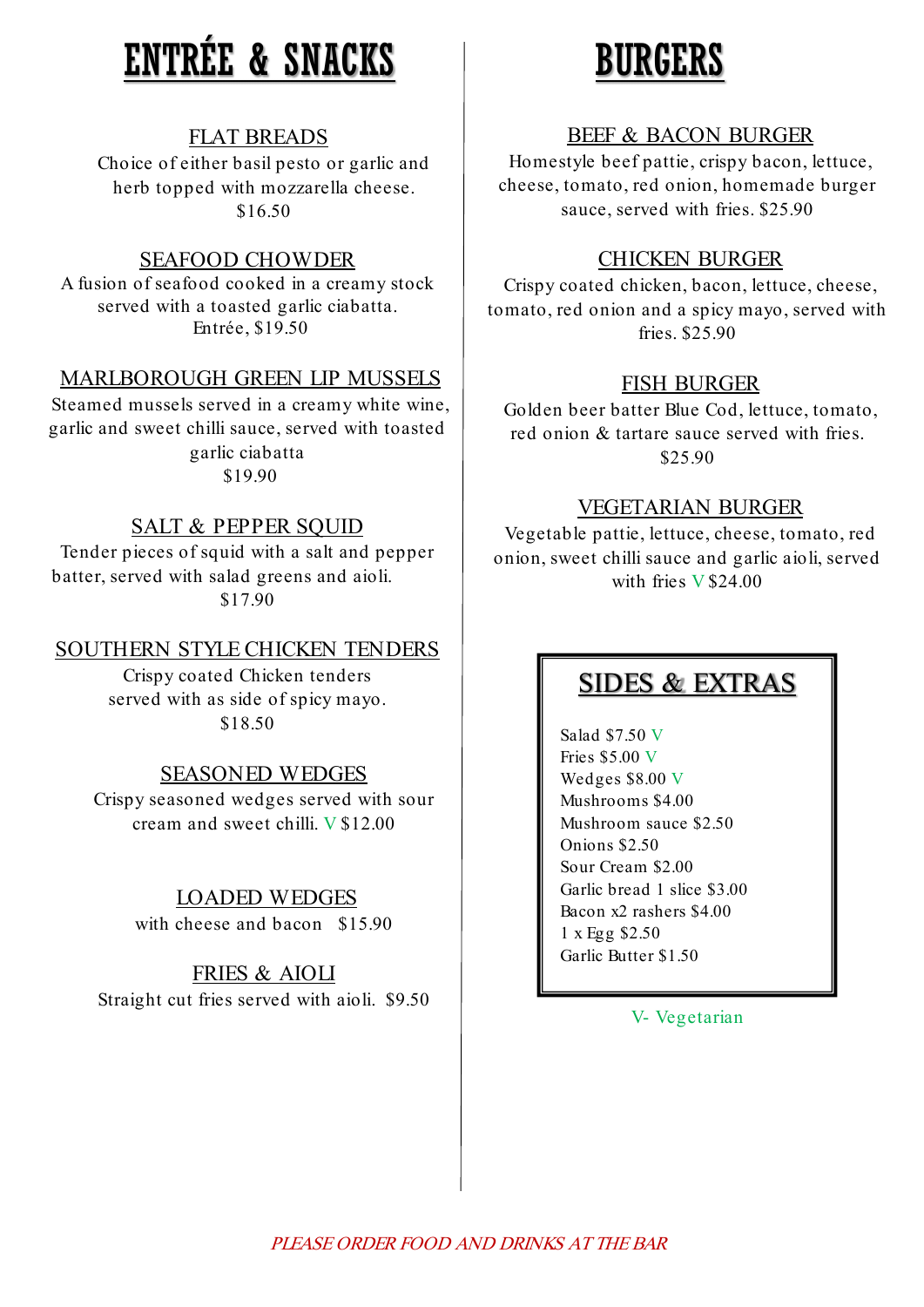

#### GROPER GARAGE SOUVLAKI

Your choice of either MOROCCAN CHICKEN or FETA OUINOA FALAFELY Wrapped in a pita bread with lettuce, tomato, red onion, hummus and tzatziki dressing. SAUCE OPTIONS - BBQ / GARLIC AIOLI / HOT CHILLI / SWEET CHILLI. \$19.90 Add a side of fries \$4.00

# CHICKEN & BACON SALAD

Marinated Moroccan chicken pieces on fresh salad greens with crispy bacon, croutons, olives, feta cheese, caramelized red onion and toasted pumpkin seed, topped with vinaigrette. \$25.90

# SUMMER SALAD

Kumara rosti, fresh salad greens, olives, feta cheese, caramelized red onion and toasted pumpkin seeds and croutons topped with a vinaigrette. \$25.00 V

# MARLBOROUGH GREEN LIP MUSSELS

Steamed mussels served in a creamy white wine, garlic and sweet chilli sauce, served with a toasted garlic ciabatta \$28.50

# BLUE COD FISH & CHIPS

Blue Cod fillet coated in a crispy Mac's Gold BEER BATTER or PAN FRIED, served with fries, salad greens and tartare sauce. \$31.50

# SEAFOOD CHOWDER

A fusion of seafood, cooked in a creamy stock served with a toasted garlic ciabatta \$26.50

PLEASE ORDER FOOD AND DRINKS AT THE BAR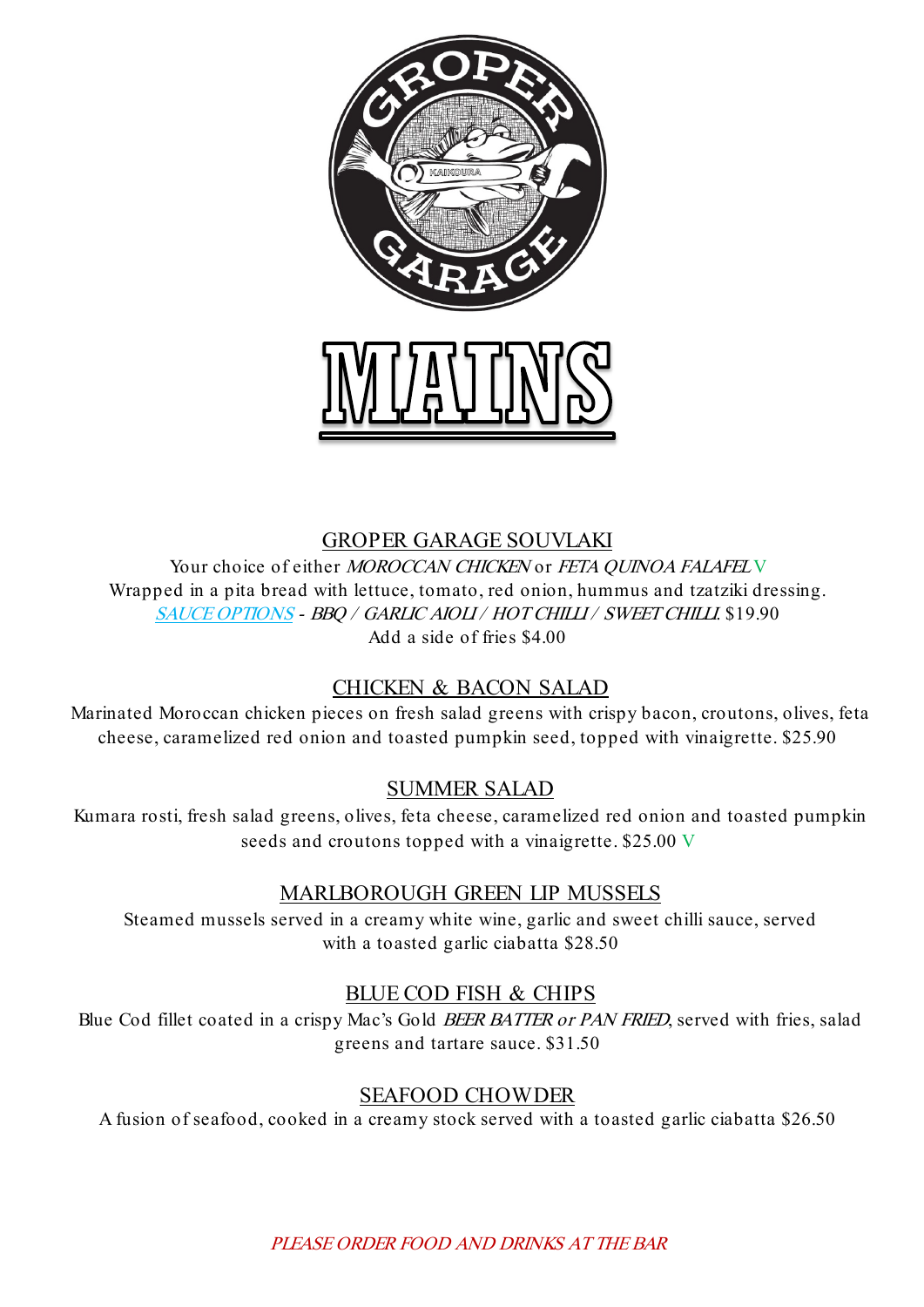# 300gm RIBEYE STEAK

300gm Prime Ribeye steak cooked to your liking, with either MUSHROOM SAUCE or GARLIC BUTTER. Served with salad and the option of FRIES or MASH. \$37.90

#### HOME MADE BEEF LASAGNA

Served with a side salad and a toasted garlic ciabatta \$26.50

#### VEGETARIAN pasta

In a creamy pesto sauce with red onion and capsicum, served with a toasted garlic ciabatta - \$24.50 V

#### BEEF NACHOS

Corn chips topped with Mexican style beef mince and chilli beans, onion and capsicum topped with grilled cheese and finished with sour cream, salsa and guacamole. \$21.50

# IDS MEN

Pizza Ham & Cheese \$14.00

Fish and Chips served with baby salad \$14.00

Chicken Nuggets & Chips served with baby salad \$12.50

KIDS SUNDAE-Vanilla ice cream, chocolate, caramel or strawberry sauce \$6.00

> KIDS SIZE DRINK - Fizzy or Juice \$3.00

KIDS COMBO – Kids Main, Sundae and Drink \$17.50

12 years and under

# DESSERT

APPLE CRUMBLE TART

Served warm with vanilla ice cream. \$14.50

# BROWNIE CHOC CHEESECAKE

Brownie base, with a rich chocolate cheesecake layer served with cream & ice cream. \$14.50

#### STRAWBERRY TART

A creamy baked cheesecake finished with a strawberry swirl. Served with cream and ice cream \$14.00

#### ICE CREAM SUNDAE

vanilla ice cream with caramel, chocolate or strawberry sauce. \$12.50